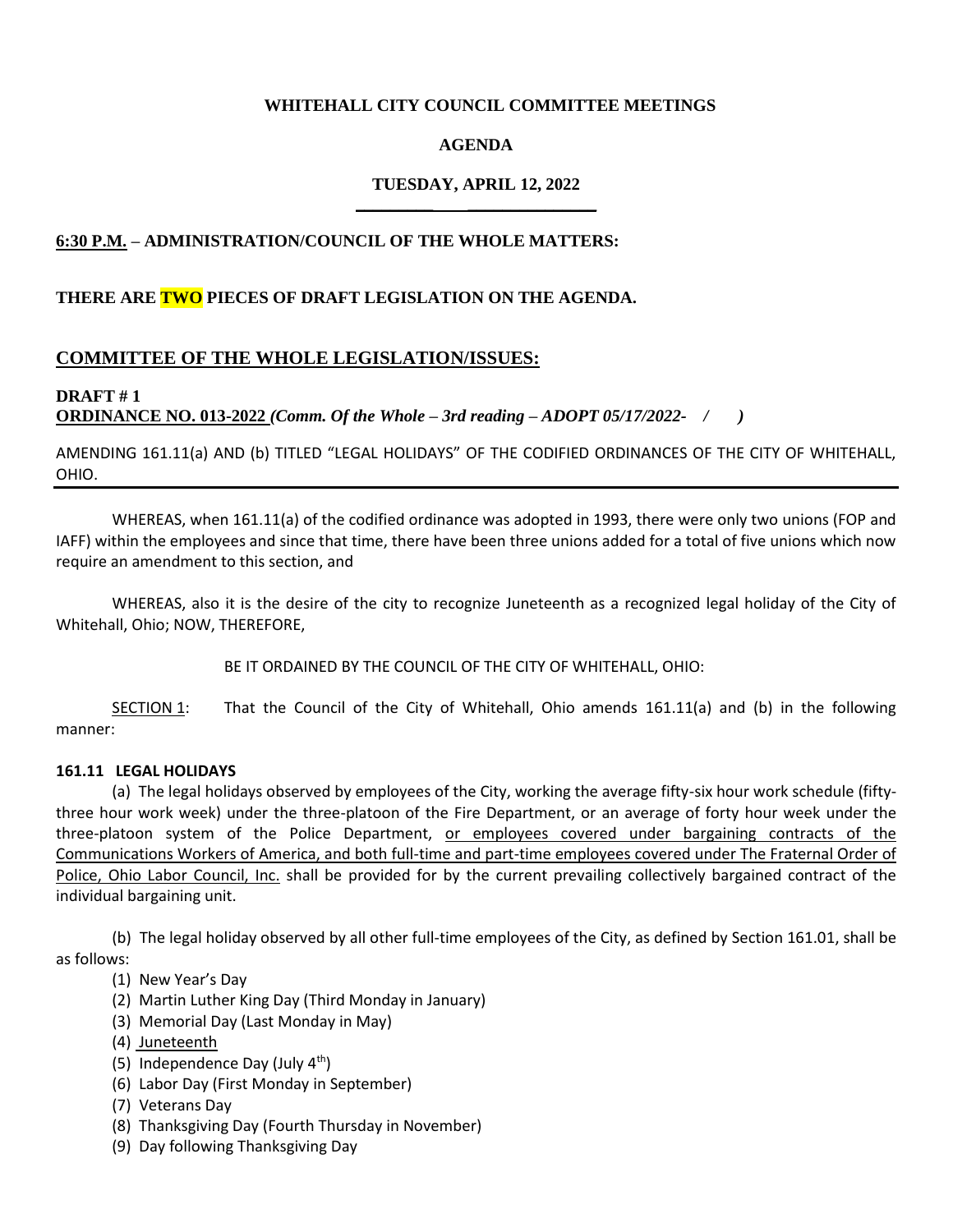#### (10) Christmas Day

SECTION 2: That this Ordinance shall go into full force and effect at the earliest date permitted by law.

Requested and Prepared by: Kim Maggard, Mayor Approved as to form: Michael T. Bivens, City Attorney MTB 3/29/2022

### **SECOND READING:**

ORDINANCE NO. 011-2022 *(Comm. Of the Whole – 3rd reading – ADOPT 05/03/2022-Conison/Dixon)* AUTHORIZING THE ADOPTION OF THE MAY 2022 REPLACEMENT PAGES TO THE CODIFIED ORDINANCES OF THE CITY OF WHITEHALL.

### *STANDING COMMITTEES*

## **ADMINISTRATION AND FINANCIAL MANAGEMENT - Chairperson Bailey Members: Conison, Heck & Smith**

### **DRAFT # 2 ORDINANCE NO. 016-2022** *(Adm. And Fin. Mgmt. – 1st reading – ADOPT 04/19/2022–Conison/ )*

AUTHORIZING AND APPROVING A SUPPLEMENTAL APPROPRIATION IN THE AMOUNT OF EIGHTEEN THOUSAND EIGHT HUNDRED FIFTY FOUR DOLLARS (\$18,854.00) FROM UNAPPROPRIATED MONIES IN THE GENERAL FUND 101 TO THE PROPERTY MAINTENANCE EXPENSE ACCOUNT 101.950.59400.

WHEREAS, the City of Whitehall has received an insurance payment for damages that happened to the Main Street median and now these funds must be appropriated to the correct account for expenditure on needed repairs; NOW, THEREFORE,

BE IT ORDAINED BY THE COUNCIL OF THE CITY OF WHITEHALL, OHIO:

SECTION 1: That the Council of the City of Whitehall Ohio authorizes and approves the supplemental appropriation in the amount of eighteen thousand eight hundred fifty four dollars (\$18,854.00) from the General Fund 101 to the Property Maintenance expense account 101.950.59400.

SECTION 2: That this Ordinance shall go into full force and effect at the earliest date permitted by law.

Requested and Prepared by: Kim Maggard, Mayor Approved as to form: Michael T. Bivens, City Attorney MTB 4/12/2022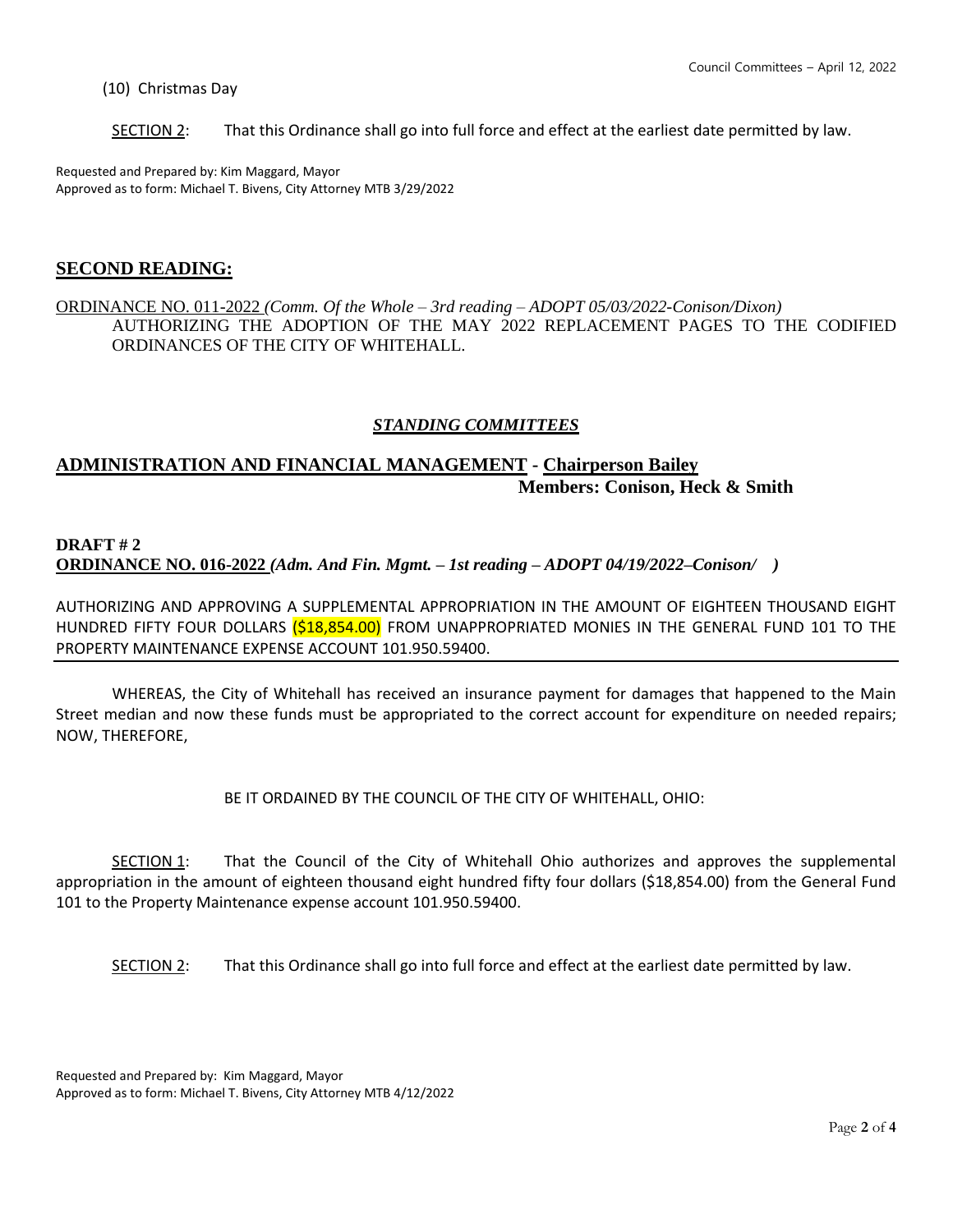### **COMMUNITY STANDARDS AND ENFORCEMENT – Chairperson Smith Members: Kantor, Elmore & Dixon**

#### **THIRD READING:**

ORDINANCE NO. 009-2022 *(Comm. Stand. & Enf. – 3rd reading – ADOPT 04/19/2022- Smith/Kantor)* AMENDING SECTION 933.11 TITLED "STORAGE OF GARBAGE AND OTHER REFUSE" OF THE STREETS AND PUBLIC SERVICES CODE OF THE CITY OF WHITEHALL.

### **COMMUNITY AND ELDER ADVOCACY – Chairperson Dixon Members: Bailey, Heck & Smith**

No drafts or pending legislation.

### **ECONOMIC DEVELOPMENT – Chairperson Kantor Members: Conison, Elmore & Smith**

No drafts or pending legislation.

## **INFRASTRUCTURE, MAINTENANCE AND SERVICES – Chairperson Conison Members: Bailey, Kantor & Dixon**

#### **SECOND READING:**

ORDINANCE NO. 012-2022 *(Infra, Maint. & Srvs. – 2nd reading – ADOPT 04/19/2022–Conison/Heck)* AUTHORIZING AND APPROVING A FUND TRANSFER IN THE AMOUNT OF SIXTY THOUSAND AND NO/DOLLARS (\$60,000.00) FROM THE GENERAL FUND 101 TO THE CAPITAL IMPROVEMENT FUND 311; AUTHORIZING AND APPROVING A SUPPLEMENTAL APPROPRIATION IN THE AMOUNT OF SIXTY THOUSAND AND NO/DOLLARS (\$60,000.00) FROM THE CAPITAL IMPROVEMENT FUND 311 TO THE CAPITAL IMPROVEMENT EXPENSE ACCOUNT 311.000.54000 AND DECLARING AN EMERGENCY.

## **PUBLIC SAFETY – Chairperson Elmore Members: Bailey, Heck & Dixon**

No drafts or pending legislation.